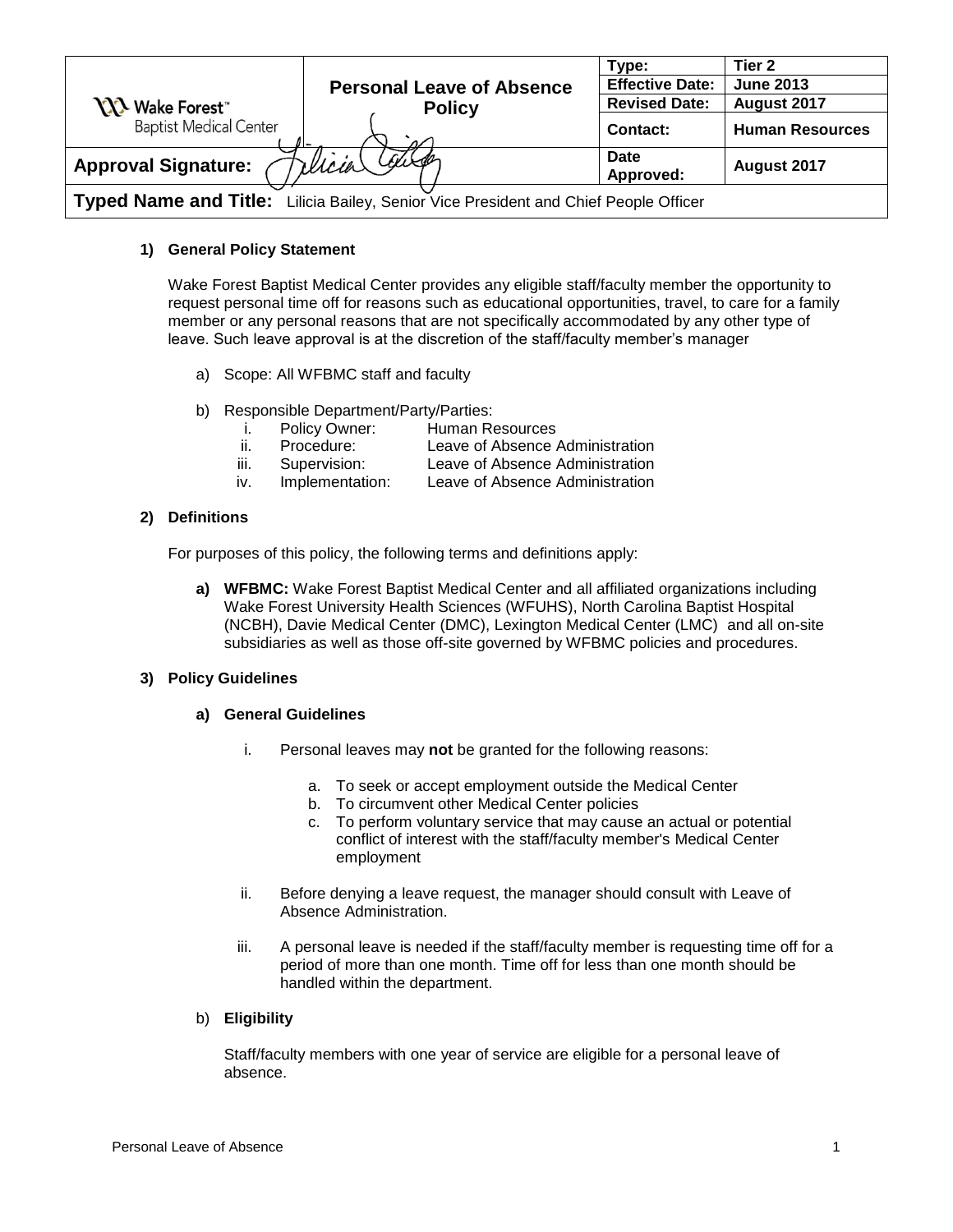## c) **Duration**

Leave time under this provision cannot exceed the six-month maximum time available under any combination of leaves granted in any rolling 12-month period. All accrued BTO/vacation must be taken in connection with the leave.

# **d) Applying for Leave**

- i. A staff/faculty member needing a personal leave must notify his/her supervisor and submit the appropriate paperwork to the Leave of Absence Administration prior to the start of the requested leave.
- ii. To apply for a personal leave of absence, the staff/faculty member will be required to provide:
	- a. [Employee Leave Request Form](http://intranet.wakehealth.edu/Departments/Human-Resources/Forms/NCBH/Leave-Request-Form.htm)
	- b. [Documentation for Personal Leave of Absence](http://intranet.wakehealth.edu/WorkArea/DownloadAsset.aspx?id=23622330985)

## **e) Reinstatement**

i. Personal leaves of absence do not carry a guarantee of reinstatement. Staff/faculty members who are not reinstated into their previous position/department should contact Human Resources for information on available openings.

#### **f) Benefits**

i. Health & Dental Insurance:

Staff/faculty members are responsible to pay the employee portion of their benefits either by payroll deduction, through use of BTO or through monthly payments.

ii. Life Insurance:

Life Insurance continues as long as the staff/faculty member continues to pay the premiums.

iii. Disability Insurance:

Disability Insurance continues as long as the staff/faculty member continues to pay the premiums.

iv. Health and Dependent Care Spending Accounts:

The staff/faculty member may continue to submit requests for reimbursement of services incurred.

v. Retirement Savings Plan:

If a staff/faculty member is not yet vested in the Retirement Savings Plan, he/she will receive vesting credit for the hours of service while on a paid leave (not to exceed eight hours per day of absence). No vesting credit is granted for the time a staff/faculty member is on an unpaid leave.